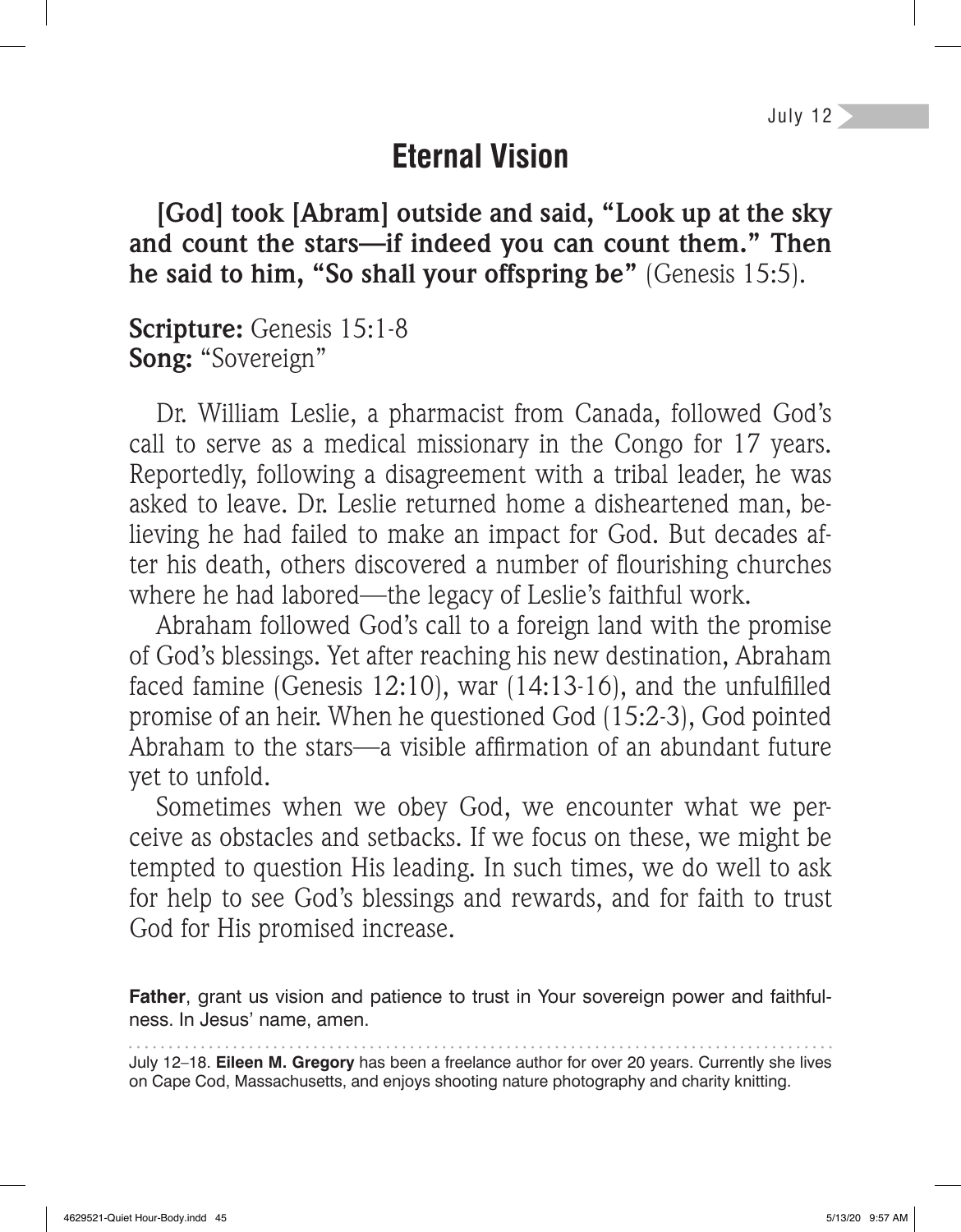### **Far from Home**

**The LORD had said to Abram, "Go from your country, your people and your father's household to the land I will show you"** (Genesis 12:1).

**Scripture:** Genesis 12:1-9 **Song:** "I Need Thee Every Hour"

One of the lowest points of my life was leaving my beloved small community in Massachusetts to live in Orlando, Florida. Big city life—with crowds, concrete, and noise—was the last place that I wanted to build a future, but circumstances were beyond my control. I knew that God had ordained my steps. However, 20 years later, I was able to look back in awe at God's wisdom, for in the land of my affliction God showered me with opportunities and spiritual riches that might not have been possible had I balked at the move.

Abraham was transplanted by the Lord, called to relinquish the familiar for the unfamiliar and begin again in a foreign land. In ancient times, with no government assistance programs, one's security and provision—even survival—were typically anchored in the community. But in separating Abraham from his home, God would teach him to live in utter dependence on God.

When we feel alone, whether distanced from loved ones, working in hostile surroundings, or lacking emotional support, these circumstances become opportunities for God to reveal His faithful provision . . . if we will continue to lay every concern at His feet and wait for His plans to unfold.

**Father,** You are my rock and my fortress, my provider and sustainer. Thank You that my every need is accounted for in Your love. In Jesus' name, amen.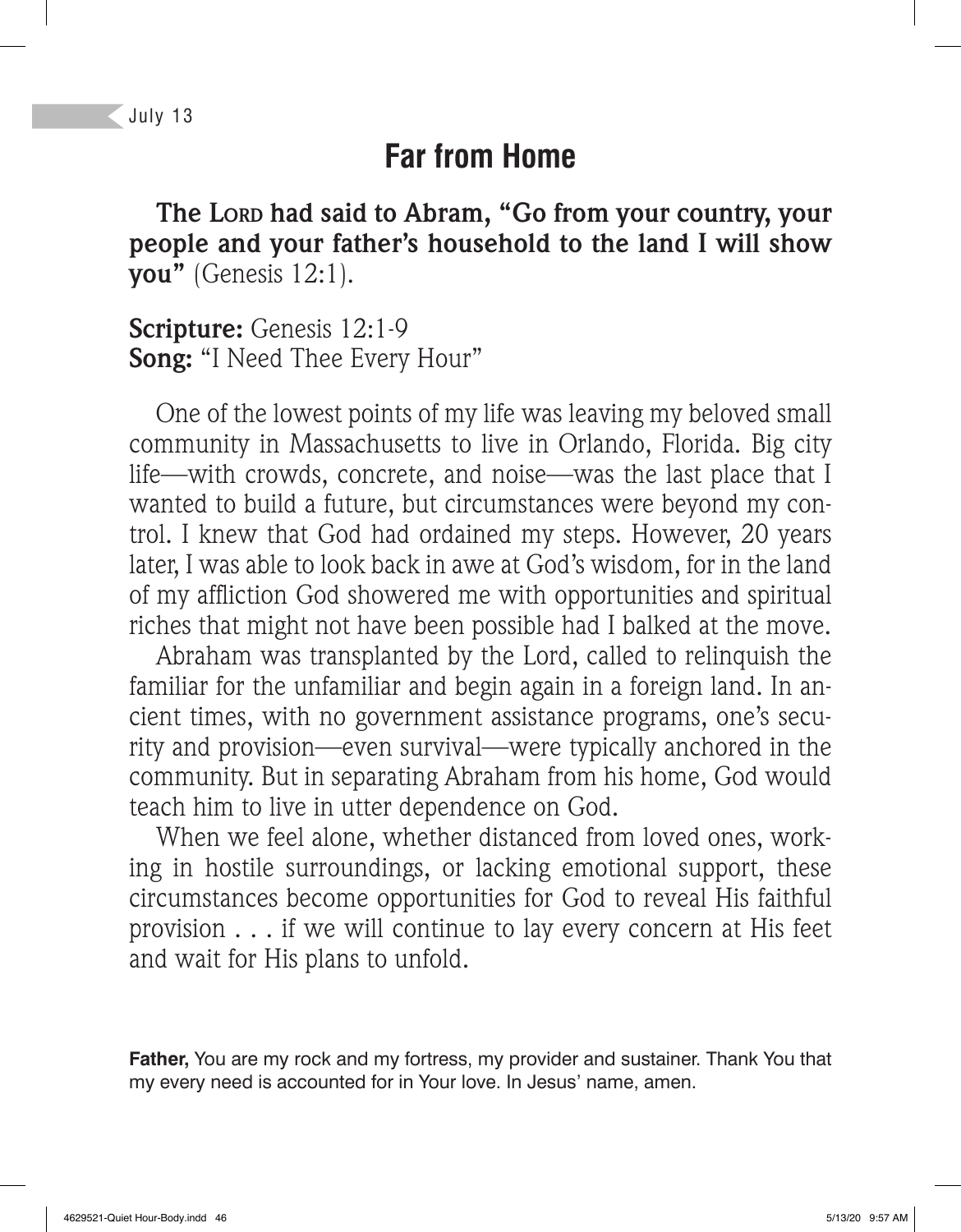# **The Place of Faith**

**It was not through the law that Abraham and his offspring received the promise that he would be heir of the world, but through the righteousness that comes by faith** (Romans 4:13).

**Scripture:** Romans 4:13-15 **Song:** "Jesus Messiah"

The small-business owner was a temperamental boss who ran his company with an iron fist. Everything was done by the book, right down to monitoring what time workers returned from lunch. A two-minute violation was cause for termination. Socializing during business hours was forbidden. Consequently, the workplace was solemn and oppressive, and eventually constant employee turnover undermined its success.

The law has its place in helping us to maintain order and justice and to protect our lives. But law without love leads to misery—a legalistic relationship void of warmth or truth. God gave Moses the law, not by which to save the people from their sins but to reveal the essence of godly living. Yet long before God revealed that law, He demonstrated through Abraham that salvation would come by faith.

Although we live our lives in accordance with many laws, God knows that our fallen natures preclude us from living obediently 100 percent of the time. Thankfully, He created a means of salvation aside from the bondage of performance. Therefore, it is imperative to continually remind ourselves that Christ has successfully "performed" for us on the cross so that we may rejoice with confidence in our hope of glory.

**Father,** thank You that we do not have to earn Your forgiveness by keeping the law. Rather, through Christ's perfection we have obtained His righteous standing before You. In Jesus' name, amen.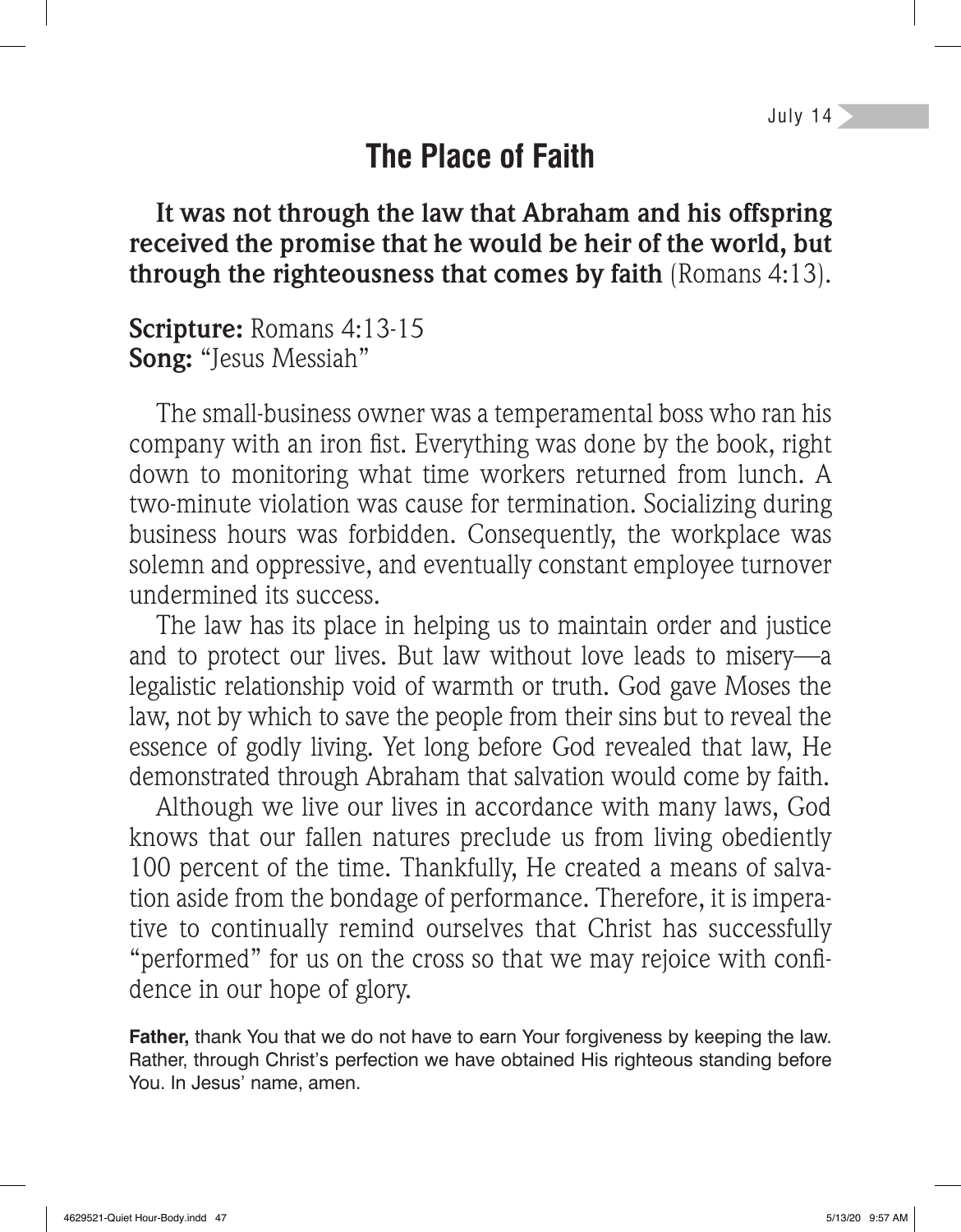### **From Death to Life**

#### **[Abraham believed] the God who gives life to the dead and calls into being things that were not** (Romans 4:17).

#### **Scripture:** Romans 4:16-18 **Song:** "Come Alive"

When my employer relocated, I was dismayed over the extra distance I would have to drive to work; however, the change in route yielded a delightful surprise. On the corner of a busy intersection was a small house situated next to a large, vacant lot. I often wondered why the owners left their yard so barren, but when summer arrived the answer became clear. Suddenly, hundreds of gold, blue, and orange wild flowers burst to life, blanketing the property in a display so breathtaking that bypassers would pull over to shoot photographs or to simply enjoy the sight.

Abraham experienced a vacancy in his heart. For years he had pined for a son, and at the age of 100, with a barren wife past the time for bearing children, his dream must have seemed dead. Yet Abraham continued to believe in God's promise of an heir. Eventually, God enabled Sarah to conceive and she gave birth to the longawaited son—Isaac.

Our lives, too, may have barren places: the death of a dream, a crippling disability, the loss of a loved one, the ravages of aging . . . But the God who spoke creation into existence and who breathed life into a woman's dead womb can do amazing things for us too.

Father, nothing is too difficult for You. I pray for new life to spring up in the dead places of my life and for the patience to wait for Your timing. In Jesus' name, amen.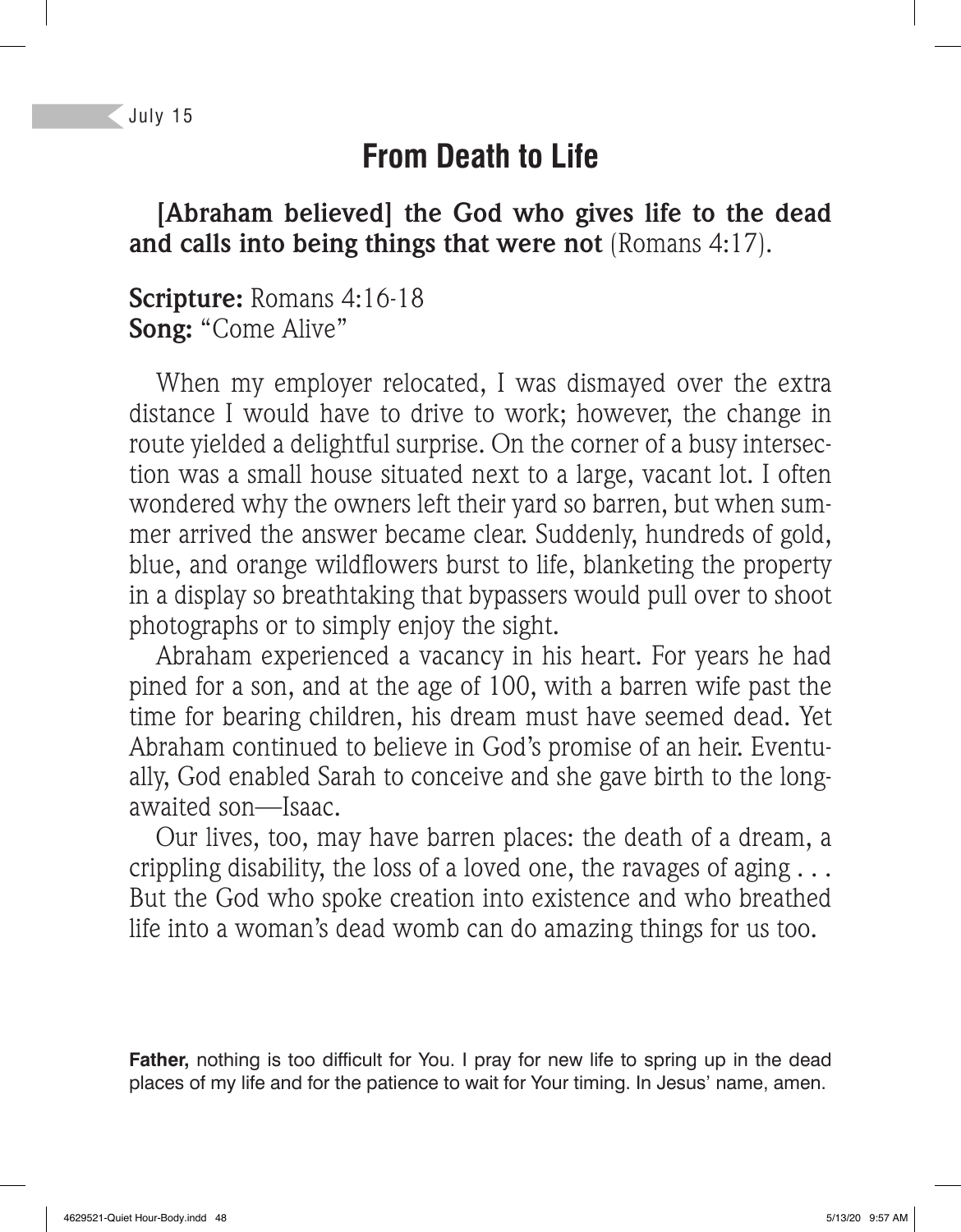# **All-Powerful God**

**[Abraham] was strengthened in his faith . . . being fully persuaded that God had power to do what he had promised**  (Romans 4:20-21).

**Scripture:** Romans 4:19-21 **Song:** "God Will Make a Way"

A young man became addicted to drugs and alcohol. Unable to gain control over his habits, he eventually fell into a life of crime. Following an event that almost cost him his life, he tried to give up his addictions, but to no avail. Just when all seemed hopeless, he entered a Christian rehab center, where he came to know God's love and power. At last, the man found his freedom. He gave credit to God for the change in his life. Not only did he become a Christian, but eventually he became a youth minister to help young people seek God's work in their lives.

Abraham faced a different, but also seemingly impossible, situation. He longed for a son, the heir that God had promised him almost a quarter of a century before. The wait had been long and perhaps frustrating at times; however, Abraham never wavered in his faith. He had walked with God in faith and remained fully certain that there are no limits to what God can do. God never fails.

Abraham is a reminder that we are powerless, but God is able. Take heart—He can make a way and do more than we can think or imagine.

**Father,** we are comforted to know that all power rests in Your hands and that You are faithful to fulfill Your Word. Strengthen our faith that we may not waver in our belief. In Jesus' name, amen.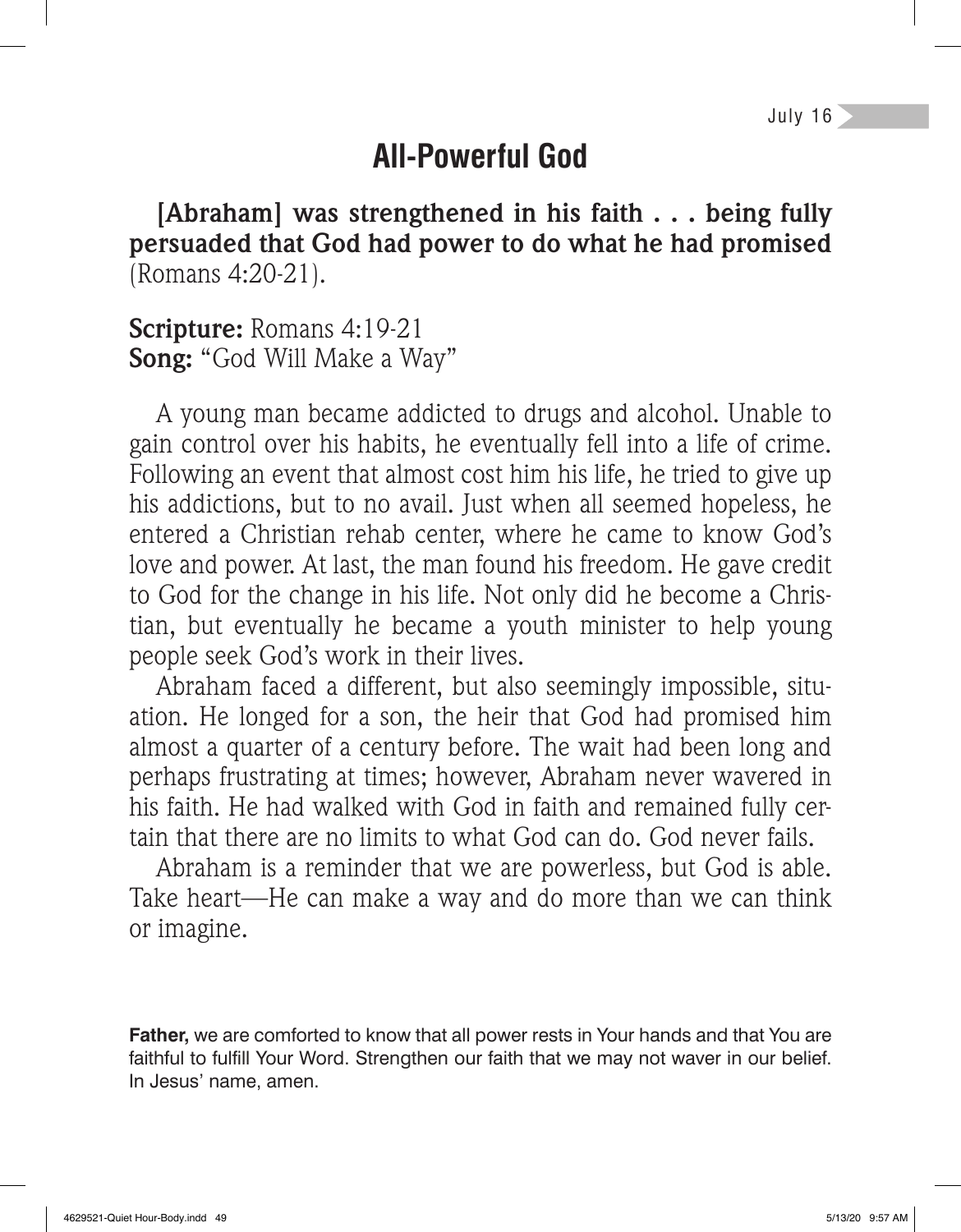## **The Great Exchange**

#### **[Jesus our Lord] was delivered over to death for our sins and was raised to life for our justification** (Romans 4:25).

#### **Scripture:** Romans 4:22-25 **Song:** "In Christ Alone"

American author Sid Fleischman won the Newbery Medal in 1987 for his popular children's book entitled *The Whipping Boy.* Although a work of fiction, the plot was based on an old European practice that prohibited punishing young princes for their misdeeds. Instead, a common boy was raised alongside the prince for the purpose of taking the whippings on the prince's behalf. The hope was that in witnessing the pain of the innocent, the prince would repent from his misbehavior.

After living a sinless life, obeying the Father at every turn, Jesus became the whipping boy for all humanity. Mocked, beaten, and humiliated, He took the punishment one step further by giving up His very life on the cross on our behalf. Most astounding was that He did so willingly: "No one takes [my life] from me, but I lay it down of my own accord" (John 10:18). And the Father showed His acceptance of this offering by raising Jesus from the dead, giving us assurance of our resurrection as well.

The innocent paying for the guilty is a difficult concept to swallow. We recoil at the injustice, yet we rejoice in its truth. For apart from this great exchange—Christ's righteousness for our transgressions—there would be no hope beyond the grave.

**Father,** thank You for pardoning our sins through Christ. Help us to be mindful of our right standing before You and to rejoice in the hope of our future resurrection. In Jesus' name, amen.